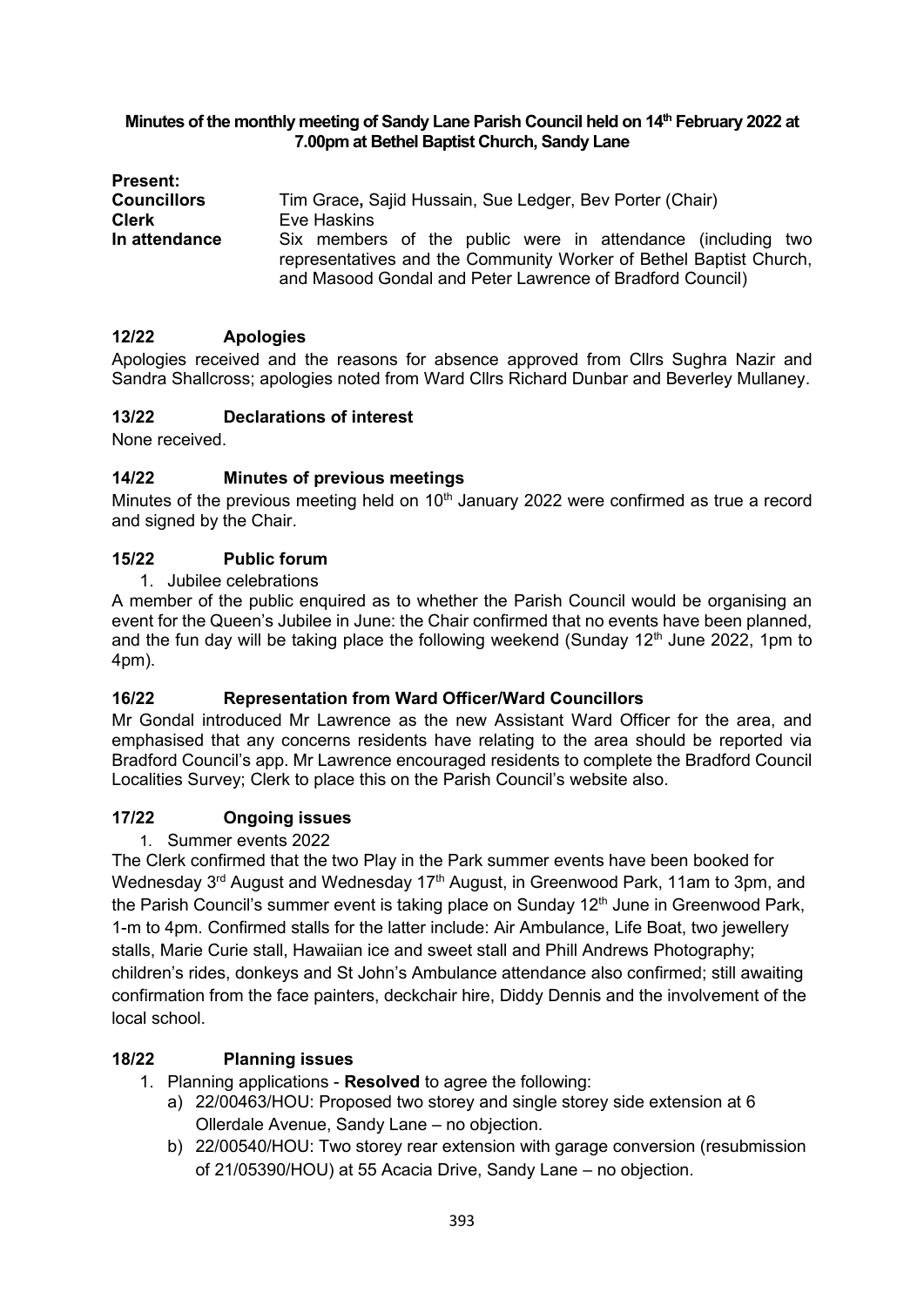- 2. Planning decisions by Bradford Council: None received.
- 3. Local Development Plan: No updates received.
- 4. Pre-application consultation and proposed plans in relation to the upgrade to the existing telecommunications installation at Wilsden Road: **Resolved** that the Parish Council have no objection to these plans.
- 5. Appeal letter 22/00005/APPFL2 to the Secretary of State for the original application 21/04100/FUL at Lower Swain Royd Farm, Wilsden Road, Sandy Lane: acknowledged.

# **19/22 Financial matters**

- 1. **Resolved** to approve the following accounts for payment at the meeting:
	- a) Bradford Council for salaries for January (£668.92).
	- b) Clerk's reimbursement (£32.20) for travel (£22.00) and postage (£10.20).
	- c) WEL Medical for defibrillator equipment (£260.16).
	- d) Jane Pearce for Christmas electric works (£1210.00).
	- e)  $74<sup>th</sup>$  Brownies Group small grant (£250.00).
- 2. **Resolved** to approve the small grant application for £250.00 from 74<sup>th</sup> Brownies Group.

# **20/22 Planting of trees**

**Resolved** that the Clerk to contact the local company to obtain further information on planting of trees locally.

#### **21/22 Correspondence received**

- Email from Clarke Telecom re proposed upgrade to existing telecommunications installation on Wilsden Road, Sandy Lane: acknowledged, see item 18/22/4.
- Emails from YLCA re Councillors' contact details, training, White Rose publications, remote meetings petition, financial bulletins, changes to Standing Orders etc.: acknowledged.
- Email from Yorkshire Ambulance Service re advice re defibrillator: acknowledged.
- Emails from residents and Bradford Council's Licensing Team re hearing and decision for application for premises licence at 47 Wilsden Road and from the applicant re the objections: acknowledged.
- Emails from residents and local Ward Officer re problematic traffic at the school: acknowledged.
- Emails from Wilsden Parish Council Clerk re free trees: acknowledged, see item 20/22.
- Email from Carlton Nurseries re allotment land on Cottingley Moor Road: acknowledged, agreed that the Chair to liaise with Carlton Nurseries to obtain further information on this issue.
- Email from Bradford Council re confirmation of the Play in the Park events, and Holidays Activities/Food Programme funding, school consultation etc.: acknowledged.
- Email from resident re concerns re parking on grass verges in village: acknowledged.
- Email from cricket club representative re use of toilets during the Play in the Park events in August: acknowledged.
- Emails from resident, Ward Cllrs and Ward Officer re the land at the end of Stone Street: acknowledged.
- Email from Bradford Council re adoption of South Pennine Moors SPA/SAC Planning Framework Supplementary Planning Document: acknowledged.
- Email from local Brownies group re small grant application: acknowledged, see item 19/22/2.